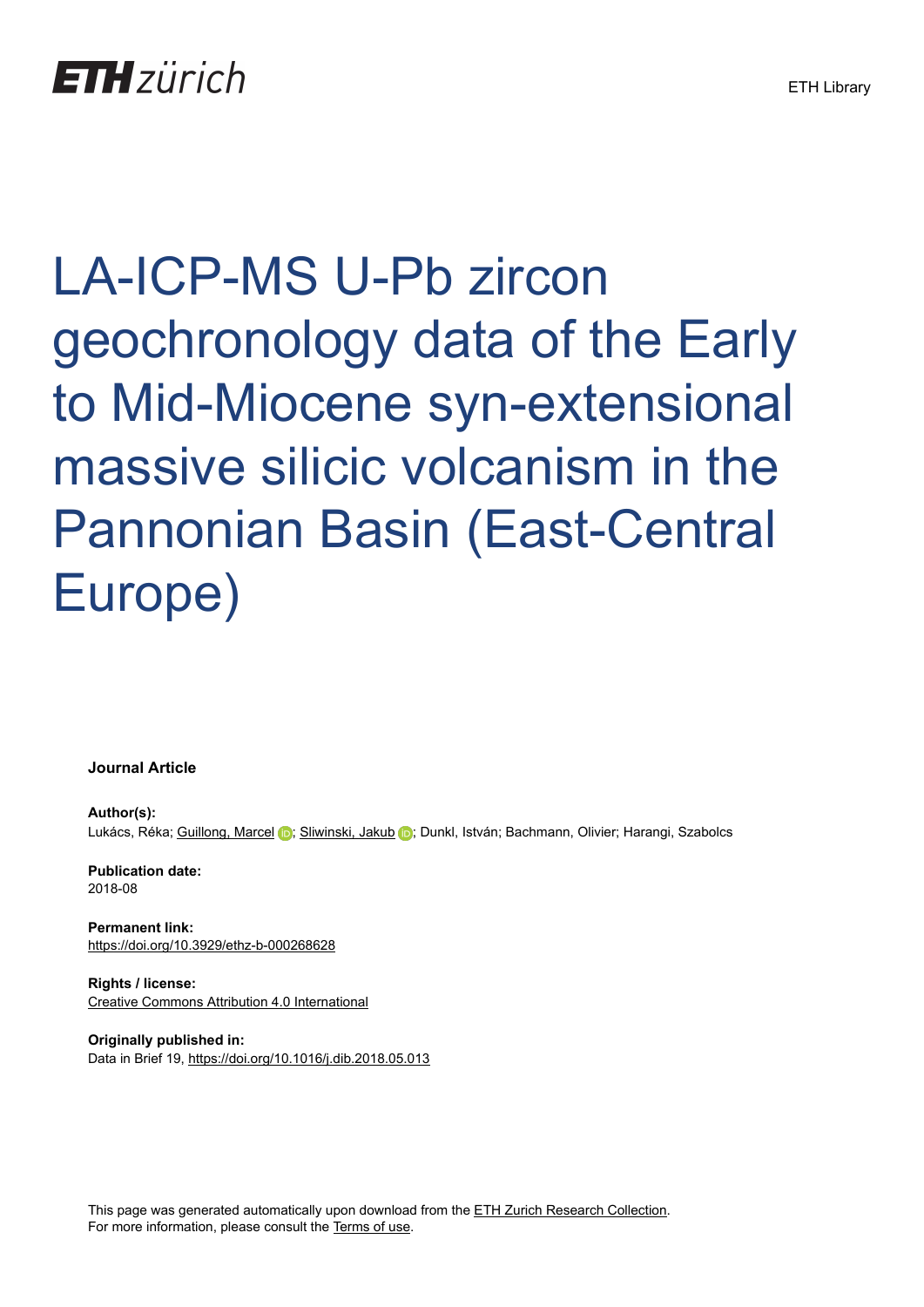

Contents lists available at [ScienceDirect](www.sciencedirect.com/science/journal/23523409)

## Data in Brief

journal homepage: <www.elsevier.com/locate/dib>

Data Article

### LA-ICP-MS U-Pb zircon geochronology data of the Early to Mid-Miocene syn-extensional massive silicic volcanism in the Pannonian Basin (East-Central Europe)

Réka Lukács<sup>a,\*</sup>, Marcel Guillong <sup>b</sup>, Jakub Sliwinski <sup>b</sup>, István Dunkl<sup>c</sup>, Olivier Bachmann <sup>b</sup>, Szabolcs Harangi<sup>a,d</sup>

<sup>a</sup> MTA-ELTE Volcanology Research Group, 1117, Pázmány Péter sétány 1/C, Budapest, Hungary

<sup>b</sup> Institute of Geochemistry and Petrology, Department of Earth Sciences, ETH Zürich, Clausiusstrasse 25, 8092 Zürich, Switzerland

<sup>c</sup> Sedimentology & Environmental Geology, Geoscience Center, University of Göttingen, Goldschmidtstrasse 3, D-37077 Göttingen, Germany

<sup>d</sup> Department of Petrology and Geochemistry, Eötvös Loránd University, 1117, Budapest Pázmány Péter sétány 1/C, Budapest, Hungary

#### article info

Article history: Received 29 March 2018 Received in revised form 2 May 2018 Accepted 4 May 2018 Available online 16 May 2018

#### **ABSTRACT**

This article provides LA-ICP-MS in-situ U-Pb zircon dates performed on single crystals from dacitic to rhyolitic ignimbrites of the Bükkalja Volcanic Field (Hungary, East-Central Europe) temporally covering the main period of the Neogene silicic volcanic activity in the Pannonian Basin. The data include drift-corrected, alpha dose-corrected, Th-disequilibrium-corrected, and filtered data for geochronological use. The data presented in this article are interpreted and discussed in the research article entitled "Early to Mid-Miocene syn-extensional massive silicic volcanism in the Pannonian Basin (East-Central Europe): eruption chronology, correlation potential and geodynamic implications" by Lukács et al. (2018) [1].

 $\odot$  2018 The Authors. Published by Elsevier Inc. This is an open access article under the CC BY license (http://creativecommons.org/licenses/by/4.0/).

DOI of original article: [https://doi.org/10.1016/j.earscirev.2018.02.005](http://dx.doi.org/10.1016/j.earscirev.2018.02.005)

<https://doi.org/10.1016/j.dib.2018.05.013>

2352-3409/© 2018 The Authors. Published by Elsevier Inc. This is an open access article under the CC BY license (http://creativecommons.org/licenses/by/4.0/).

<sup>n</sup> Corresponding author at: MTA-ELTE Volcanology Research Group, 1117, Budapest Pázmány Péter sétány 1/C, Budapest, Hungary.

E-mail addresses: reka.harangi@gmail.com (R. Lukács), [rekaharangi@caesar.elte.hu](mailto:reka.harangi@gmail.com) (S. Harangi).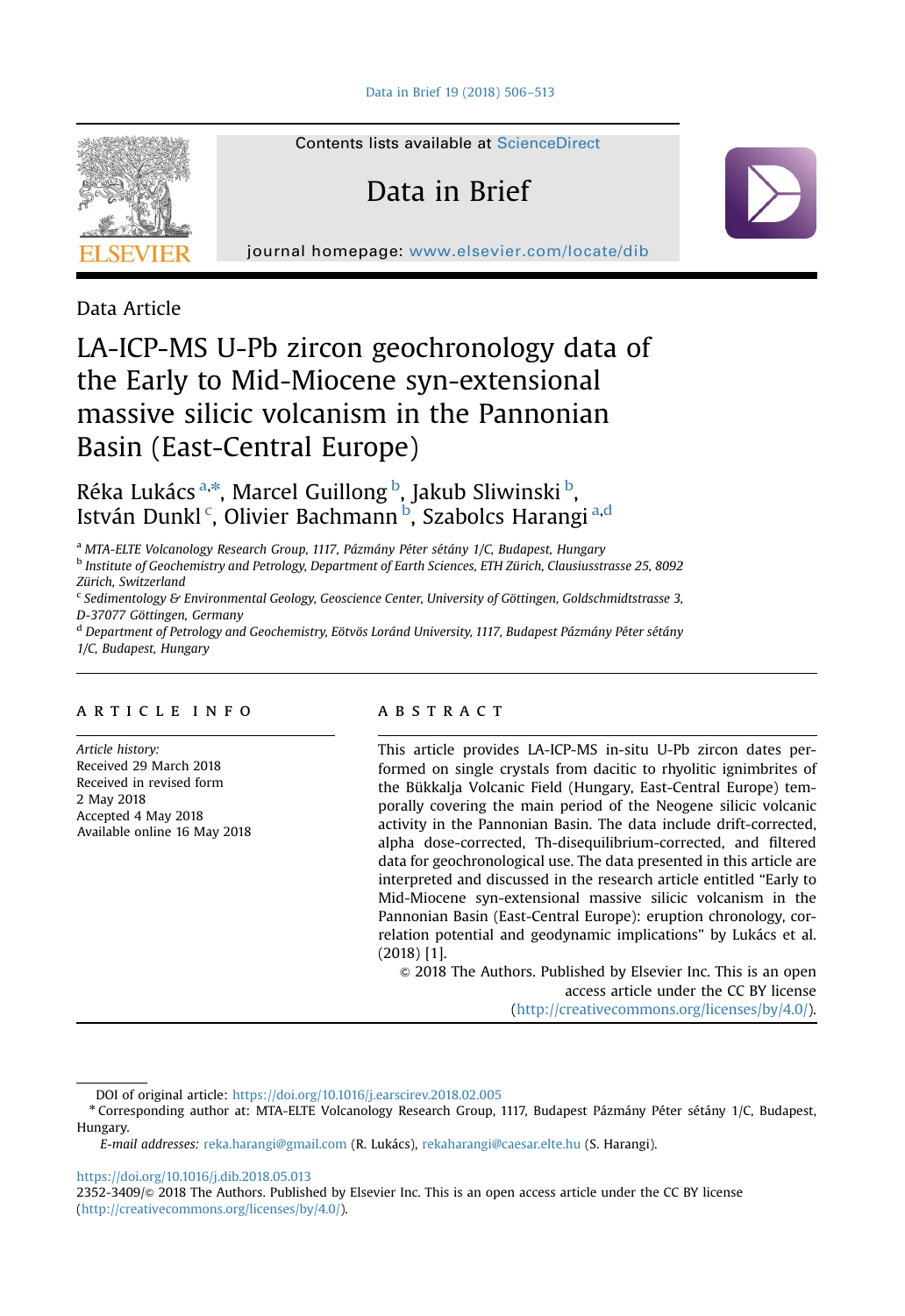#### Specifications Table

| Subject area<br>More specific subject area<br>Type of data | Earth Sciences<br>Geochronology, Geochemistry<br><b>Tables</b>                                                                                                                                                                                                                                             |
|------------------------------------------------------------|------------------------------------------------------------------------------------------------------------------------------------------------------------------------------------------------------------------------------------------------------------------------------------------------------------|
| How data was acquired                                      | Laser-ablation inductively coupled mass spectrometry (LA-ICP-MS);<br>Thermo Element XR Sector Field (SF)-ICP-MS with Resonetics Resolu-<br>tion 155 laser ablation system (ETH Zürich) and Thermo Element 2 SF-<br>ICP-MS with Resonetics Resolution 155 laser ablation system (Göttin-<br>gen University) |
| Data format                                                | drift-corrected, filtered, alpha-dose and Th-disequilibrium corrected<br>data in .xlsx format                                                                                                                                                                                                              |
| Experimental factors                                       | Zircon grains were extracted from bulk volcanic rocks (pumices,<br>fiamme and bulk pyroclastic rocks)                                                                                                                                                                                                      |
| <b>Experimental features</b>                               | Separated zircon grains were mounted in epoxy resin, polished and<br>mapped by cathodoluminescence technique. Two samples were pre-<br>treated by chemical abrasion before mounting [2]                                                                                                                    |
| Data source location                                       | Bükkalja Volcanic Field, northern Hungary as reported in Table 1,                                                                                                                                                                                                                                          |
| Data accessibility                                         | Supplementary materials                                                                                                                                                                                                                                                                                    |

#### Value of the data

- $\bullet$  These data provide high-spatial resolution U-Pb dates of zircon grains based on <sup>206</sup>Pb/<sup>238</sup>U isotope ratios of the silicic volcanic rocks from Bükkalja Volcanic Field (Hungary), allowing better constraints on eruption chronology.
- These new data can be compared to other in-situ zircon U-Pb dates in central Europe in order to correlate Miocene silicic pyroclastic horizons and ash-bearing sedimentary deposits in regional scale.
- These data are also valuable for detrital zircon geochronology in the Pannonian Basin system and other peri-Alpine basins to reveal redeposition of the pyroclastic material and help provenance determination.

#### 1. Data

In this article, we report in-situ U-Pb zircon geochronological data from dacitic to rhyolitic pyroclastic rocks of the Bükkalja Volcanic Field, northern Hungary [\[1\].](#page-7-0) More than 1400 individual zircon in-situ analyses of single zircon grains (from 24 different samples) are listed. Data were obtained during 19 sessions along with common zircon reference materials (e.g.  $G[-1, 3]$  91500 [\[4\]](#page-7-0)). The dataset contains the LA-ICP-MS raw and processed data.

#### 2. Experimental design, materials and methods

#### 2.1. Sample collection

Localities with GPS coordinates and lithology of the samples are shown in [Table 1](#page-3-0).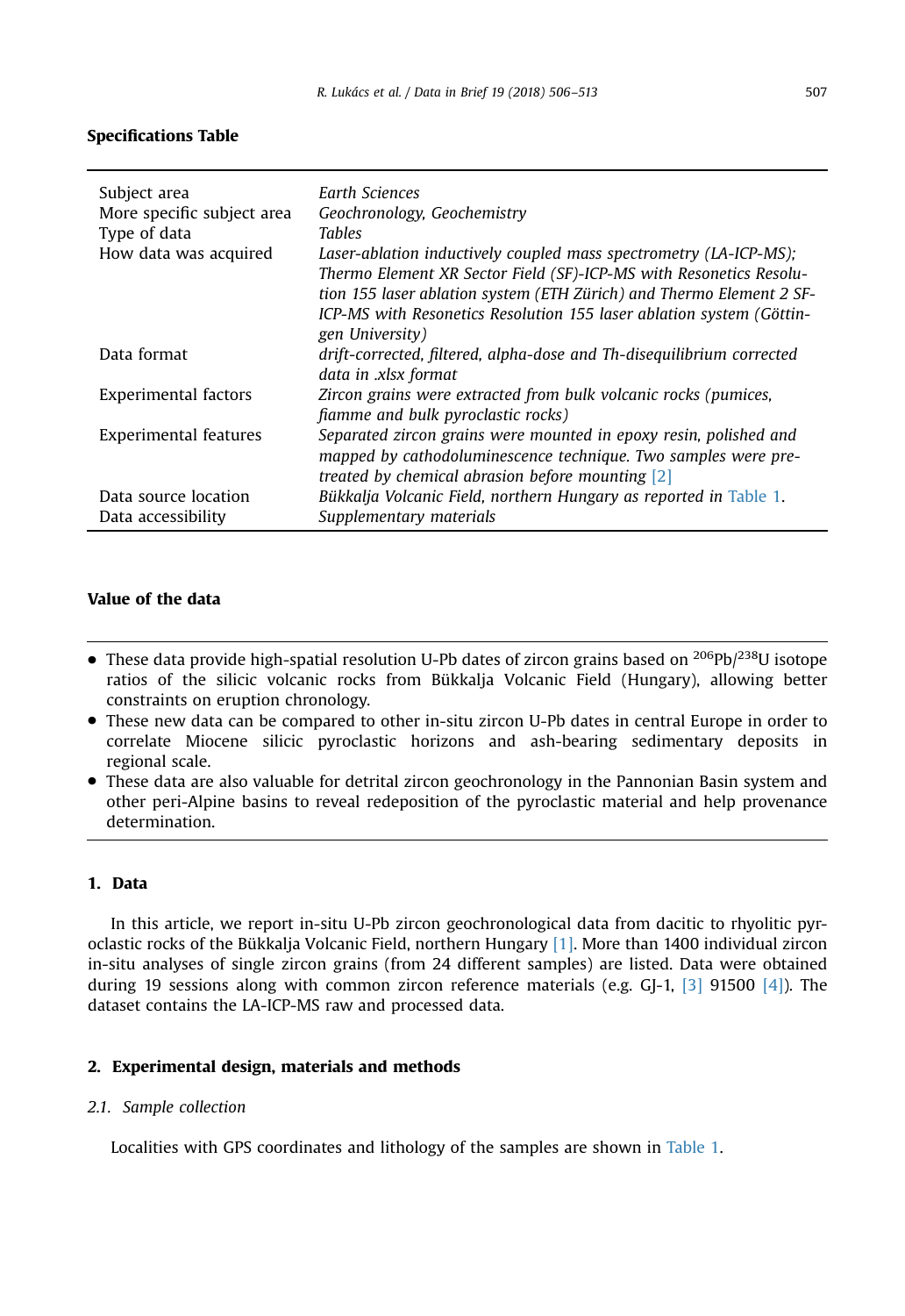<span id="page-3-0"></span>

| Table 1 |                               |  |
|---------|-------------------------------|--|
|         | Details of sample localities. |  |

| Sample name                                     | Locality, layer                                    | <b>GPS</b> coordinates          | Lithological name of analysed sample                                       |
|-------------------------------------------------|----------------------------------------------------|---------------------------------|----------------------------------------------------------------------------|
| Harsány ignim-<br>brite unit                    | Harsány ignimbrite unit                            |                                 |                                                                            |
| Td-A; Td-A_CA                                   | Tibolddaróc, layer A                               | 47°55'31.59"N,<br>20°37'49.77"E | large pumice of rhyolite block-bearing<br>lapilli tuff                     |
| Td-A_DX-46                                      | Tibolddaróc, layer A                               | 47°55'31.59"N,<br>20°37'49.77"E | large pumice of rhyolite block-bearing<br>lapilli tuff                     |
| Tibolddaróc unit                                | Tibolddaróc unit                                   |                                 |                                                                            |
| Td-E                                            | Tibolddaróc, layer E                               | 47°55'36.64"N,<br>20°37'55.19"E | rhyolite lapilli tuff                                                      |
| Demjén ignim-<br>brite unit                     | Demjén ignimbrite unit                             |                                 |                                                                            |
| Td-H; Td-H_CA                                   | Tibolddaróc, layer H                               | 47°55'33.45"N,<br>20°37'55.55"E | rhyolite lapilli-bearing tuff                                              |
| Td-H_DX-47                                      | Tibolddaróc, layer H                               | 47°55'33.45"N,<br>20°37'55.55"E | rhyolite lapilli-bearing tuff                                              |
| $FN-1$                                          | Felnémet, old quarry                               | 47°56'0.09"N,<br>20°22'58.88"E  | rhyolite lapilli tuff                                                      |
| DEMNE-1                                         | Demjén, Nagyeresztvény quarry                      | 47°50'1.51"N,<br>20°20'37.19"E  | rhyolite lapilli tuff                                                      |
| DEMNE-1_DX-48                                   | Demjén, Nagyeresztvény quarry                      | 47°50'1.51"N,<br>20°20'37.19"E  | rhyolite lapilli tuff                                                      |
| <b>DEMSPA</b>                                   | Demjén, Spa side                                   | 47°50'16.54"N,<br>20°20'20.78"E | rhyolite lapilli tuff                                                      |
| DEMSPA_DX-7                                     | Demjén, Spa side                                   | 47°50'16.54"N,<br>20°20'20.78"E | rhyolite lapilli tuff                                                      |
| TAR-3                                           | Tar, Fehérkő quarry                                | 47°57'9.88"N,<br>19°45'46.45"E  | pumice of lapillituff                                                      |
| Td-L                                            | Tibolddaróc, layer L                               | 47°55'39.01"N,<br>20°37'59.68"E | rhyolite accretionary lapilli-bearing tuff                                 |
| Bogács unit                                     | Bogács unit                                        |                                 |                                                                            |
| Td-S                                            | Tibolddaróc, layer M (UMPU)                        | 47°55'41.49"N,<br>20°37'58.37"E | ablack scoria clasts of dacite scoria-<br>bearing lapillit tuff            |
| Td-Hk1_CA                                       | Tibolddaróc, layer M (UMPU)                        | 47°55'41.49"N,<br>20°37'58.37"E | <sup>b</sup> grey scoria clasts of dacite scoria-<br>bearing lapillit tuff |
| Td-H2N; Td-<br>H <sub>2</sub> N <sub>_C</sub> A | Tibolddaróc, layer M (UMPU)                        | 47°55'41.49"N,<br>20°37'58.37"E | <b>b</b> grey scoria clasts of dacite scoria-<br>bearing lapillit tuff     |
| Td-Fi; Td-Fi_CA                                 | Tibolddaróc, old quarry, layer M                   | 47°55'48.14"N,                  | <sup>c</sup> fiamme clasts of dacite fiamme-bearing                        |
|                                                 | (LWPU)                                             | 20°37'56.92"E                   | lapillit tuff                                                              |
| <b>CSF-KEV</b>                                  | Cserépfalu, Geosite                                | 47°56'34.42"N,                  | dacite scoria-bearing lapilli tuff                                         |
|                                                 |                                                    | 20°32'25.98"E                   |                                                                            |
| CSF-KEV_DX-05                                   | Cserépfalu, Geosite                                | 47°56'34.42"N,                  | dacite scoria-bearing lapilli tuff                                         |
|                                                 |                                                    | 20°32'25.98"E                   |                                                                            |
| Mangó ignim-<br>brite unit                      | Mangó ignimbrite unit                              |                                 |                                                                            |
| $EG-2$                                          | Eger, Tihamér-quarry (upper, active) 47°53'8.04"N, | 20°24'14.38"E                   | rhyolite lapilli tuff                                                      |
| EG-2_DX-56                                      | Eger, Tihamér-quarry (upper, active) 47°53'8.04"N, | 20°24'14.38"E                   | rhyolite lapilli tuff                                                      |
| SZOM                                            | Szomolya, fairy chimneys                           | 47°53'29.74"N,<br>20°28'40.71"E | rhyolite lapilli tuff                                                      |
| SZOM_DX-49                                      | Szomolya, fairy chimneys                           | 47°53'29.74"N,<br>20°28'40.71"E | rhyolite lapilli tuff                                                      |
| $Mt-1$                                          | Cserépváralja, Mangó-tető                          | 47°55'36.15"N,<br>20°34'17.11"E | large pumice of rhyolite block-bearing<br>lapilli tuff                     |
| DEMHAN1                                         | Demjén, Hangács, old quarry                        | 47°50'32.89"N,<br>20°20'21.98"E | rhyolite lapilli tuff                                                      |
| CSkly1                                          | Cserépfalu, Kőporlyuk                              | 47°56'40.26"N,<br>20°32'30.01"E | rhyolite accretionary lapilli bearing tuff                                 |
| CsO1                                            | Cserépfalu, Ördögcsúszda                           | 47°57'34.69"N,<br>20°32'47.72"E | large pumice of rhyolite block-bearing<br>lapilli tuff                     |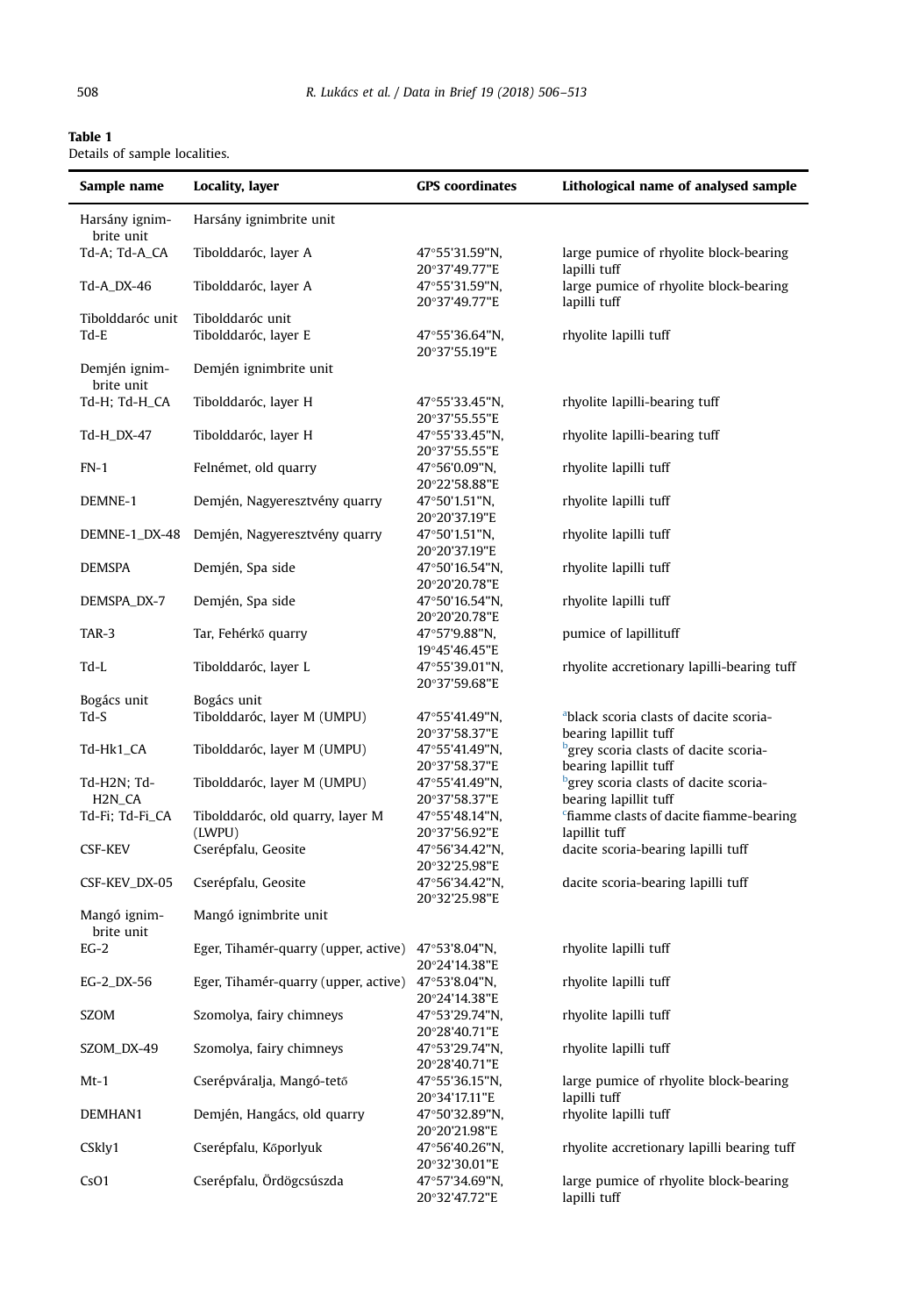| Sample name             | Locality, layer                                    | <b>GPS</b> coordinates                    | Lithological name of analysed sample |
|-------------------------|----------------------------------------------------|-------------------------------------------|--------------------------------------|
| CsTb1                   | Cserépfalu, Túr-bucka                              | 47°57'40.11"N.<br>20°32'33.81"E           | rhyolite lapilli tuff                |
| $S$ DX-03               | Sály, Latorút                                      | 47°58'1.07"N.<br>20°38'49.81"E            | rhyolite lapilli tuff                |
| $K$ DX-04               | Kács, templom tér                                  | $47^{\circ}57'25.39''N.$<br>20°36'54.66"E | rhyolite lapilli tuff                |
| Eger ignimbrite<br>unit | Eger ignimbrite unit                               |                                           |                                      |
| $EG-1$                  | Eger, Tihamér old quarry (lower)                   | 47°53'7.19"N.<br>20°24'0.63"E             | rhyolite lapilli tuff                |
| EG-1 DX-55              | Eger, Tihamér old quarry (lower)                   | 47°53'7.19"N.<br>20°24'0.63"E             | rhyolite lapilli tuff                |
| $Csv-2$                 | core sample from 240 to 243 m of<br>Csv-2 drilling | 47°55' 18.43"N, 20°33'<br>59.77"E         | rhyolite lapilli tuff                |

<span id="page-4-0"></span>Table 1 (continued )

raw data of Td-E, FN-1 and DEMNE-1 were published in [\[5\].](#page-7-0)

<sup>a</sup> Black coloured scoria clast of UMPU [\[6\]](#page-7-0).

 $<sup>b</sup>$  Grey coloured scoria clast of UMPU  $[6]$ .</sup>

 $c$  A-fiamme type clast of LWPU  $[6]$ .

#### 2.2. Sample preparation

Zircon crystals were separated from the  $63$  to  $125 \mu m$  size fraction of rock samples by standard gravity and magnetic separation methods. The amount of xenocrystic zircons was minimized by separating zircon grains solely from pumice clasts of the pyroclastic rock (when available), while in case of lapilli tuff samples we attempted to remove all lithic fragments before zircon separation.

In order to minimize the effects of lead loss, chemical abrasion  $(CA; [2])$  $(CA; [2])$  was employed on two aliquots of zircons analysed by LA ICP-MS (TD-A\_CA; TD-H\_CA). Zircon grains of each sample were loaded into quartz crucibles and annealed in a high temperature furnace (900 $\degree$ C) for 48 h. The zircons were transferred from the quartz crucibles into 3 ml Savillex PFA Hex beakers and concentrated HF  $+$ trace  $HNO<sub>3</sub>$  was added. The beakers were placed in a high pressure Parr bomb and the zircons were etched at 180 °C for 12–15 h. The zircons were rinsed with  $H_2O$  and acetone before being fluxed for 12 h in 6 N HCl at  $\sim$  85 °C. The zircons were rinsed in H<sub>2</sub>O and washed with acetone.

The separated zircon grains were mounted in 1 in. epoxy resin mount and polished to a 1  $\mu$ m finish. Before dating, zircons were checked by optical microscopic and cathodoluminescence (CL) imaging. CL imaging was produced using an AMRAY 1830 SEM equipped with GATAN MiniCL and 3 nA, 10 kV setup at the Department of Petrology and Geochemistry, Eötvös University, Hungary and a JEOL JXA 8900 electron microprobe with 10 kV setup at the University of Göttingen.

#### 2.3. LA-ICP-MS analyses

Analyses were performed in two laboratories: Department of Earth Sciences, ETH Zürich and GÖochron Laboratories, University of Göttingen. Analytical setups of the laboratories are presented in [Tables 2](#page-5-0) and [3.](#page-6-0)

#### 2.4. Data handling

We filtered out the data that was  $> 10\%$  discordant determined by the following equation:

$$
\frac{\text{Discountance} = 100 * \frac{1 - \frac{206}{Pb}}{238} \text{ Age}}{\frac{207}{235} \text{U Age}}
$$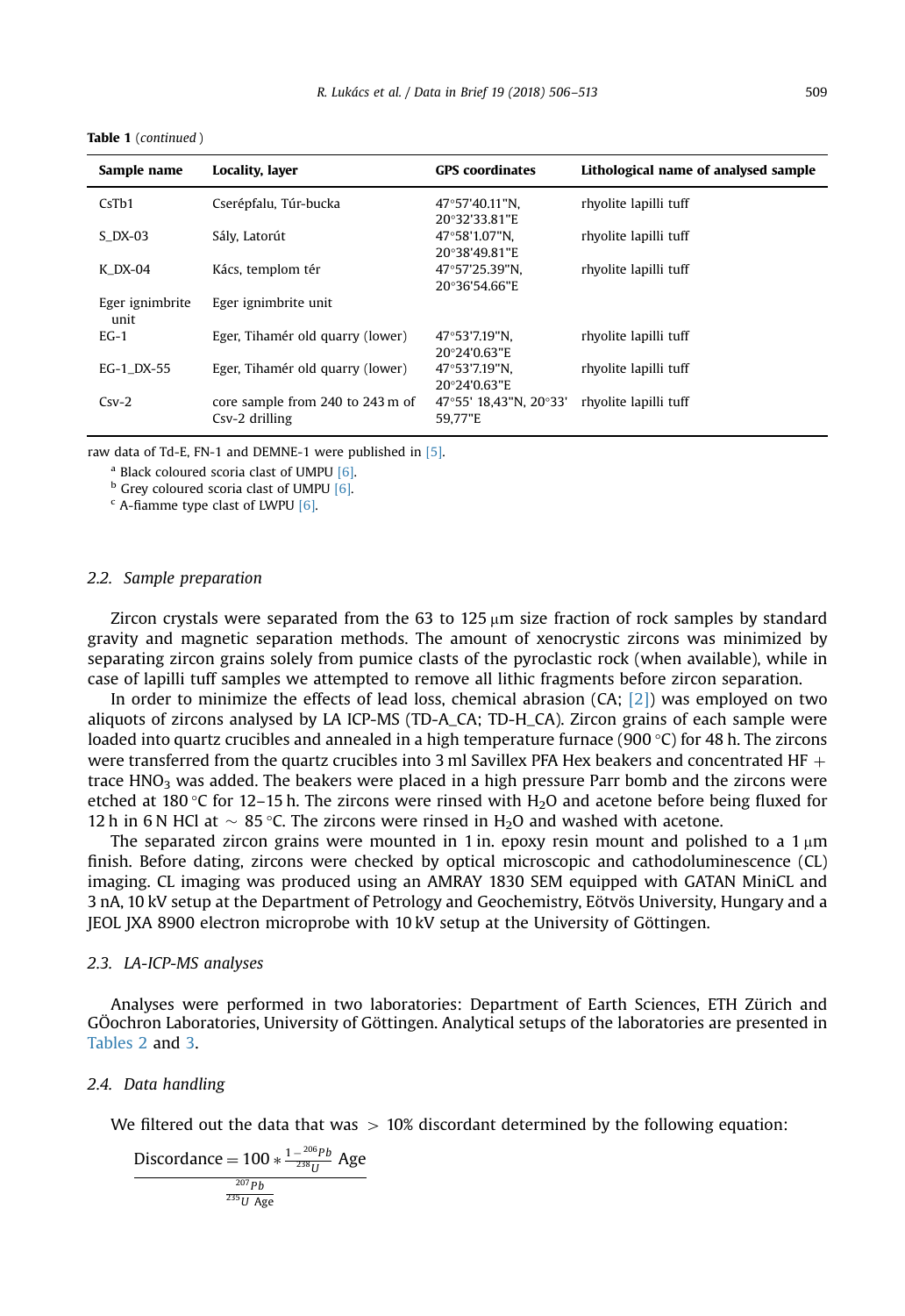<span id="page-5-0"></span>

| Table 2                                          |  |  |
|--------------------------------------------------|--|--|
| LA-ICP-MS U-Pb analysis performed at ETH Zürich. |  |  |

| Laboratory name                                   | Department of Earth Sciences, ETH Zürich                                                                                                                                                                                                                                                                |
|---------------------------------------------------|---------------------------------------------------------------------------------------------------------------------------------------------------------------------------------------------------------------------------------------------------------------------------------------------------------|
| Laser ablation system                             |                                                                                                                                                                                                                                                                                                         |
| Make, Model & type                                | ASI Resolution 155                                                                                                                                                                                                                                                                                      |
| Ablation cell & volume                            | Laurin Technics 155, constant geometry, aerosol dispersion volume $\langle$ 1 cm <sup>3</sup>                                                                                                                                                                                                           |
| Laser wavelength                                  | 193 nm                                                                                                                                                                                                                                                                                                  |
| Pulse width                                       | $25$ ns                                                                                                                                                                                                                                                                                                 |
| Fluence                                           | $\sim$ 2 J cm <sup>-2</sup>                                                                                                                                                                                                                                                                             |
| Repetition rate                                   | 5 Hz                                                                                                                                                                                                                                                                                                    |
| Spot size                                         | 30 µm                                                                                                                                                                                                                                                                                                   |
| Ablation rate                                     | $\sim$ 75 nm pulse <sup>-1</sup>                                                                                                                                                                                                                                                                        |
| Sampling mode/pattern                             | Single hole drilling, 5 cleaning pulses                                                                                                                                                                                                                                                                 |
| Carrier gas                                       | 100% He                                                                                                                                                                                                                                                                                                 |
| Ablation duration                                 | 40 <sub>s</sub><br>$0.7$ l/min                                                                                                                                                                                                                                                                          |
| Cell carrier gas flow<br><b>ICP-MS Instrument</b> |                                                                                                                                                                                                                                                                                                         |
| Make, Model & type                                | Thermo Element XR SF-ICP-MS                                                                                                                                                                                                                                                                             |
| Sample introduction                               | Ablation aerosol only, squid aerosol homogenization device                                                                                                                                                                                                                                              |
| RF power                                          | 1500W                                                                                                                                                                                                                                                                                                   |
| Make-up gas flow                                  | $\sim$ 0.95 l/min Ar (gas mixed to He carrier inside ablation cell funnel)                                                                                                                                                                                                                              |
| Detection system                                  | Single detector triple mode SEM, analogue, Faraday                                                                                                                                                                                                                                                      |
| Masses measured                                   | 202, 204, 206, 207, 208, 232, 235, 238 amu                                                                                                                                                                                                                                                              |
| Integration time per peak                         | 12 ms (masses 202, 204), 20 ms (masses 208, 232, 235, 238), 40 ms (masses 206, 207)                                                                                                                                                                                                                     |
| Total integration time per<br>reading             | 0.202 s                                                                                                                                                                                                                                                                                                 |
| Dead time                                         | 8 <sub>ns</sub>                                                                                                                                                                                                                                                                                         |
| Typical oxide rate (ThO/Th)                       | 0.18%                                                                                                                                                                                                                                                                                                   |
| Typical doubly charged rate<br>$(Ba^{++}/Ba^{+})$ | 3.5%                                                                                                                                                                                                                                                                                                    |
| <b>Data Processing</b>                            |                                                                                                                                                                                                                                                                                                         |
| Gas blank                                         | 10 s prior to each ablation spot                                                                                                                                                                                                                                                                        |
| Calibration strategy                              | GJ-1 used as primary calibration material in all sessions except for the two sessions with<br>chemically abraded samples where chemically abraded GJ-1 (GJ-1_CA) was used as cali-<br>bration reference material along with chemically abraded validation reference materials<br>(Temora2, 91500, OD-3) |
|                                                   | Validation reference materials used in sessions:                                                                                                                                                                                                                                                        |
|                                                   | session 140614: Plešovice, 91500, Temora2, LG_0302                                                                                                                                                                                                                                                      |
|                                                   | session 140815: Plešovice, 91500, Temora2, OD-3                                                                                                                                                                                                                                                         |
|                                                   | session 140204b, 140205; Plešovice, 91500, Temora2<br>session 150323, 150324, 150327; Plešovice, 91500, Temora2, OD-3                                                                                                                                                                                   |
|                                                   | session 160409p2: Plešovice, 91500, AUSZ7-1, AUSZ7-5                                                                                                                                                                                                                                                    |
|                                                   | References:                                                                                                                                                                                                                                                                                             |
|                                                   | Plešovice [7,8], 91500 [4,8], Temora2 [9], OD-3 [10], AUSZ7-1 [11] and AUSZ7-5 [12],                                                                                                                                                                                                                    |
| Reference Material info                           | LG_0302 (pers. comm. von Quadt, 2017)<br>GJ-1 <sup>206</sup> Pb/ <sup>238</sup> U 0.09761 $\pm$ 0.0002 (weighted mean of ID-TIMS analysis $\pm$ 2 $\sigma$ , [3])                                                                                                                                       |
| Data processing package used                      | IOLITE v2.5, v3.4 [13,14] with VizualAge [15]                                                                                                                                                                                                                                                           |
| Mass discrimination                               | Mass bias correction for all ratios normalized to calibration reference material                                                                                                                                                                                                                        |
| Common Pb correction                              | No common-Pb correction applied                                                                                                                                                                                                                                                                         |
| Uncertainty level &<br>propagation                | Ages are quoted at 2 SE absolute, propagation is by quadratic addition. Reproducibility of<br>reference material uncertainty (i.e. external uncertainty) is propagated.                                                                                                                                 |

Validation reference materials were used to correct for alpha dose-dependent age offsets in non-CA treated zircons [\[18,19\]](#page-8-0). In short, accumulation of radiation damage in a zircon weakens the matrix, increasing the ablation rate and the effects of laser-induced elemental fractionation. This in turn imparts a differential downhole fractionation curve between calibration and validation reference materials, making low-dose (i.e. young and low-U) zircons appear anomalously young following downhole fractionation correction. This effect can be mitigated by modelling the dependence of age offset on total radiation dose, calculated from sample age and concentrations of U and Th [\[20\]](#page-8-0). Because thermal annealing repairs some matrix radiation damage [\[18,19\]](#page-8-0), it is important that samples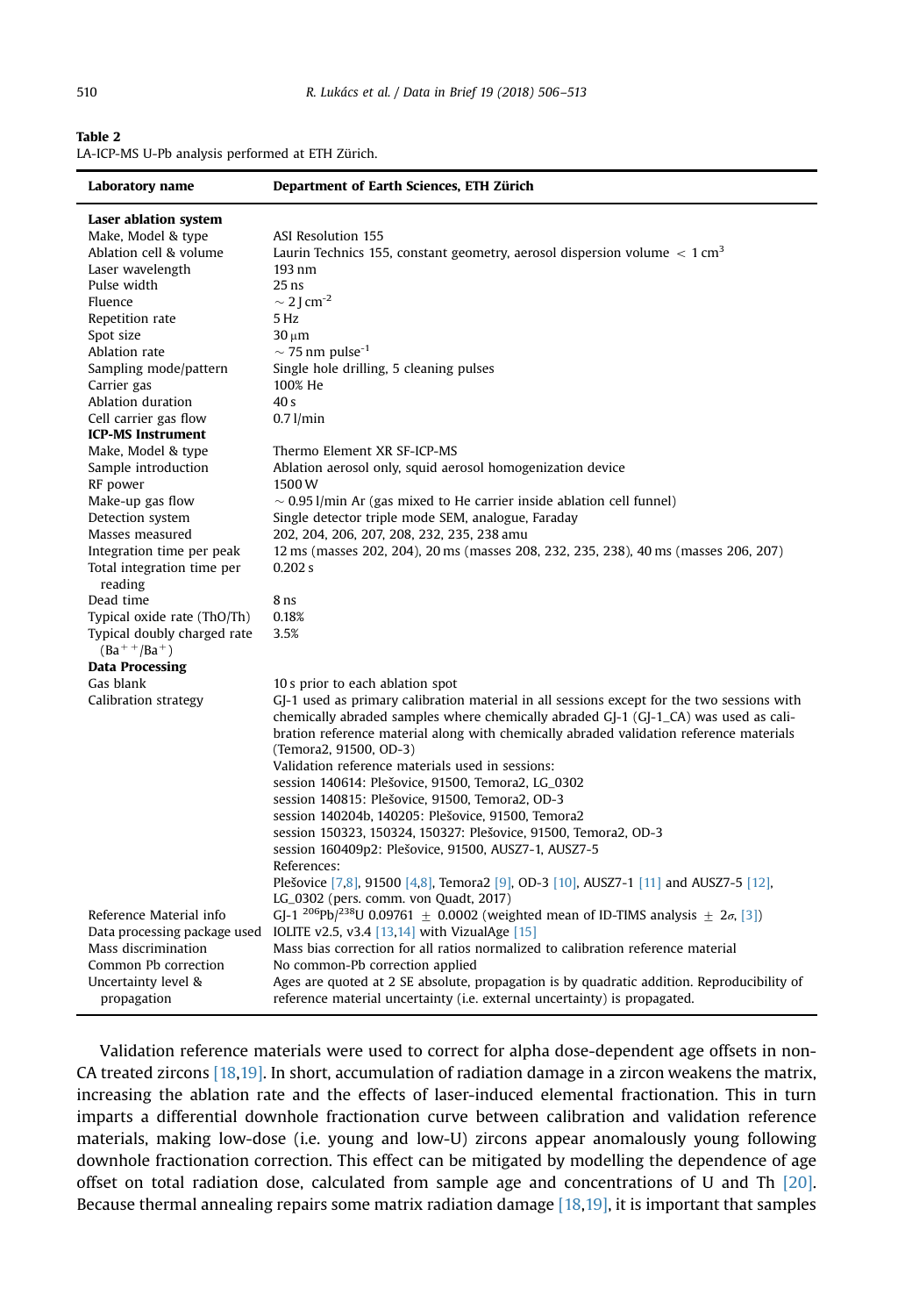<span id="page-6-0"></span>

| ----<br>$\sim$<br>$\sim$ |  |
|--------------------------|--|
|--------------------------|--|

| LA-ICP-MS U-Pb analysis performed at University of Göttingen. |  |  |  |
|---------------------------------------------------------------|--|--|--|
|---------------------------------------------------------------|--|--|--|

| Laboratory name                                | GÖochron Laboratories, University of Göttingen                                            |
|------------------------------------------------|-------------------------------------------------------------------------------------------|
| <b>Laser ablation system</b>                   |                                                                                           |
| Make, Model & type                             | <b>ASI Resolution 155</b>                                                                 |
| Ablation cell & volume                         | Laurin Technics 155, constant geometry, aerosol dispersion volume                         |
|                                                | $< 1$ cm <sup>3</sup>                                                                     |
| Laser wavelength                               | 193 nm                                                                                    |
| Pulse width                                    | $25$ ns                                                                                   |
| Fluence                                        | $\sim$ 2 J cm <sup>-2</sup>                                                               |
| Repetition rate                                | 5 <sub>Hz</sub>                                                                           |
| Spot size                                      | $33 \mu m$                                                                                |
| Sampling mode                                  | Single hole drilling, 2 cleaning pulses                                                   |
| Carrier gas                                    | 100% He                                                                                   |
| Ablation duration                              | 20 <sub>s</sub>                                                                           |
| Cell carrier gas flow                          | $0.7$ l/min                                                                               |
| <b>ICP-MS Instrument</b>                       |                                                                                           |
| Make, Model & type                             | Thermo Element 2 SF-ICP-MS                                                                |
| Sample introduction                            | Ablation aerosol only, squid aerosol homogenization device                                |
| RF power                                       | 1400W                                                                                     |
| Make-up gas flow                               | $\sim$ 1 l/min Ar (gas mixed to He carrier inside ablation cell funnel)                   |
| Detection system                               | Single detector dual mode SEM, analog                                                     |
| Masses measured                                | 202, 204, 206, 207, 208, 232, 235, 238 amu                                                |
| Integration time per peak                      | 10 ms (masses 232, 238), 15 ms (masses 202, 204, 235), 30 ms (mass                        |
|                                                | 208), 60 ms (mass 206), 100 ms (mass 207)                                                 |
| Total integration time per reading             | 255 ms                                                                                    |
| Dead time                                      | $21$ ns                                                                                   |
| Typical oxide rate (UO/U)                      | 0.04%                                                                                     |
| Typical doubly charged rate $(Ba^{++}/Ba^{+})$ | N/A                                                                                       |
| <b>Data Processing</b>                         |                                                                                           |
| Gas blank                                      | 9 s prior to each ablation spot                                                           |
| Calibration strategy                           | GI-1 used as calibration reference material in all sessions (9)                           |
|                                                | Validation reference materials used in these sessions:                                    |
|                                                | 91500 [4], FC-1 [16]                                                                      |
| Reference Material info                        | GJ-1 <sup>206</sup> Pb/ <sup>238</sup> U: 0.09761 $\pm$ 0.00006 (weighted mean of ID-TIMS |
|                                                | analysis + $2\sigma$ , [3])                                                               |
| Data processing package used                   | UranOS 2.08a [17] http://www.sediment.uni-goettingen.de/staff/                            |
|                                                | dunkl/software/uranos.html                                                                |
| Mass discrimination                            | Mass bias correction for all ratios normalized to calibration reference                   |
|                                                | material                                                                                  |
| Common Pb correction                           | No common Pb correction applied                                                           |
| Uncertainty level & propagation                | Ages are quoted at 2 SE absolute, propagation is by quadratic addition.                   |
|                                                | Reproducibility of reference material uncertainty is propagated.                          |

and reference materials are either all thermally annealed, or all not thermally annealed. The age offset vs. alpha dose model also become inaccurate if some zircons have experienced natural thermal annealing through contact metamorphism or burial. However, given that the samples in question are young and show no signs of contact metamorphism, we can exclude this possibility. Possible natural annealing of zircons was also excluded based on Raman spectroscopy (i.e. alpha dose concentrations and Raman band parameters of zircon crystals are in agreement; [\[21\]\)](#page-8-0). At ETH Zürich, the relationship between age offsets and alpha dose concentrations were modelled in each session and this model was used to calculate the alpha-dose corrected ages. At Göttingen University, measurements were alpha dose corrected based on a global model of validation reference material measurements of all sessions between 2014 and 2017. In both cases, Th disequilibrium correction was performed after alpha dose-correction using the algorithm of [\[22\],](#page-8-0) assuming a constant Th/U partition coefficient ratio of  $0.33 \pm 0.063$   $(1\sigma)$  [\[23\]](#page-8-0).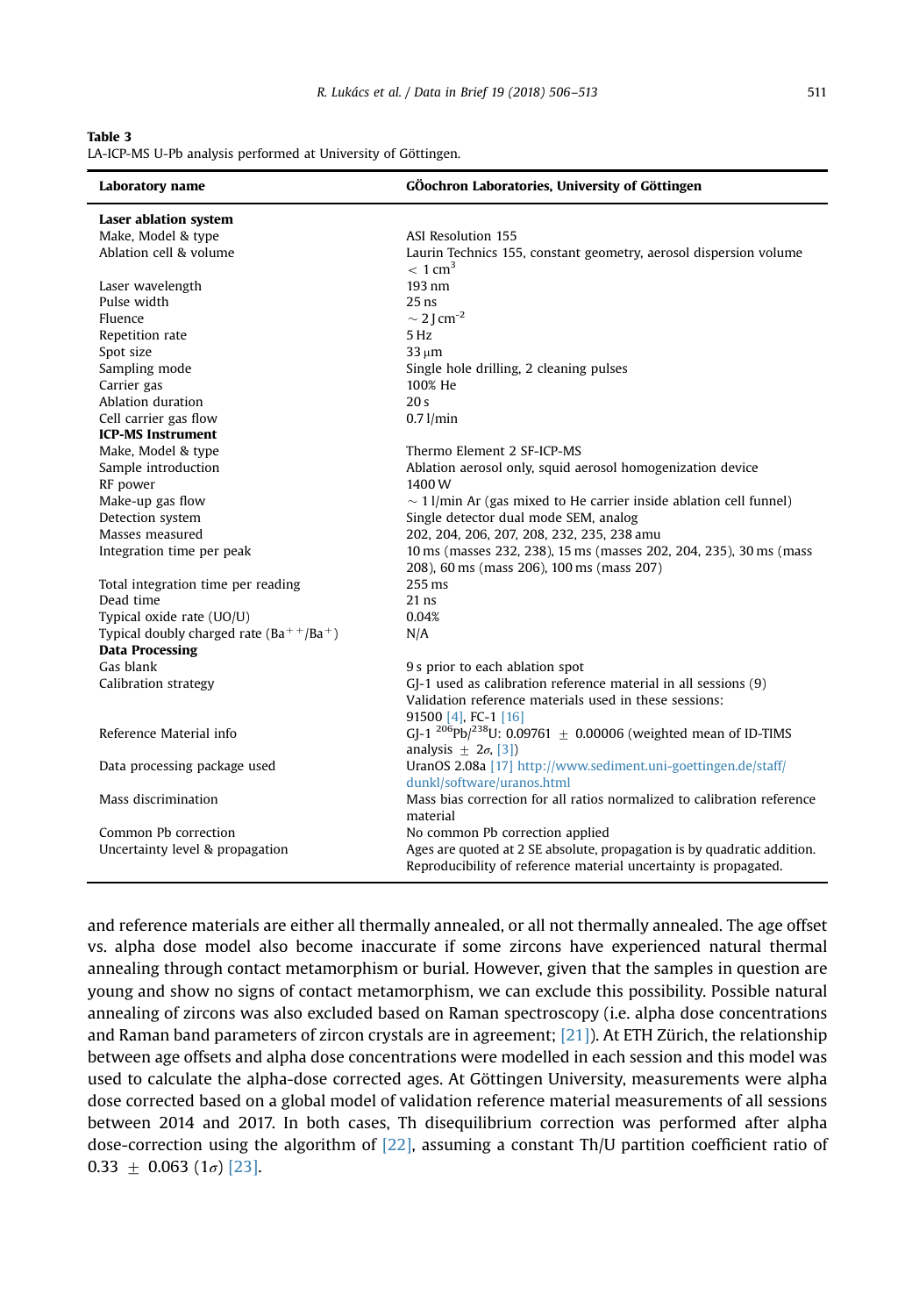#### <span id="page-7-0"></span>Acknowledgements

The study of the Miocene silicic volcanic rocks in the Pannonian basin belongs to the research project supported financially by the Hungarian National Research, Development and Innovation Fund (NKFIH) within two postdoctoral projects for Réka Lukács (PD112584 and PD 121048). Réka Lukács was supported also by the János Bolyai Research Scholarship of the Hungarian Academy of Sciences. The GATAN MiniCL facility belongs to the KMP project nr. 4.2.1/B-10-2011-0002 supported by the European Union.

#### Transparency document. Supplementary material

Transparency data associated with this article can be found in the online version at [https://doi.org/](https://doi.org/10.1016/j.dib.2018.05.013) [10.1016/j.dib.2018.05.013.](https://doi.org/10.1016/j.dib.2018.05.013)

#### Appendix A. Supplementary material

Supplementary data associated with this article can be found in the online version at [https://doi.](https://doi.org/10.1016/j.dib.2018.05.013) [org/10.1016/j.dib.2018.05.013](https://doi.org/10.1016/j.dib.2018.05.013).

#### References

- [1] [R. Lukács, S. Harangi, M. Guillong, O. Bachmann, L. Fodor, Y. Buret, I. Dunkl, J. Sliwinski, A. von Quadt, I. Peytcheva,](http://refhub.elsevier.com/S2352-3409(18)30516-X/sbref1) [M. Zimmerer, Early to Mid-Miocene syn-extensional massive silicic volcanism in the Pannonian Basin \(East-Central](http://refhub.elsevier.com/S2352-3409(18)30516-X/sbref1) [Europe\): eruption chronology, correlation potential and geodynamic implications, Earth Sci. Rev. 179 \(2018\) 1](http://refhub.elsevier.com/S2352-3409(18)30516-X/sbref1)–19.
- [2] J.M. Mattinson, Zircon U–Pb chemical abrasion ("CA-TIMS"[\) method: combined annealing and multi-step partial dis](http://refhub.elsevier.com/S2352-3409(18)30516-X/sbref2)[solution analysis for improved precision and accuracy of zircon ages, Chem. Geol. 220 \(2005\) 47](http://refhub.elsevier.com/S2352-3409(18)30516-X/sbref2)–66.
- [3] S.E. Jackson, N.J. Pearson, W.L. Griffi[n, E.A. Belousova, The application of laser ablation-inductively coupled plasma-mass](http://refhub.elsevier.com/S2352-3409(18)30516-X/sbref3) spectrometry to in situ U–[Pb zircon geochronology, Chem. Geol. 211 \(2004\) 47](http://refhub.elsevier.com/S2352-3409(18)30516-X/sbref3)–69.
- [4] M. Wiedenbeck, P. Allé, F. Corfu, W.L. Griffi[n, M. Meier, F. Oberli, A. von Quadt, J.C. Roddick, W. Spiegel, Three natural zircon](http://refhub.elsevier.com/S2352-3409(18)30516-X/sbref4) [standards for U-Th-Pb, Lu-Hf, trace element and REE analyses, Geostand. Newslett. 19 \(1995\) 1](http://refhub.elsevier.com/S2352-3409(18)30516-X/sbref4)–23.
- [5] R. Lukács, S. Harangi, O. Bachmann, M. Guillong, M. Daniš[ík, Y. Buret, A. von Quadt, I. Dunkl, L. Fodor, J. Sliwinski, I. Soós,](http://refhub.elsevier.com/S2352-3409(18)30516-X/sbref5) [J. Szepesi, Zircon geochronology and geochemistry to constrain the youngest eruption events and magma evolution of the](http://refhub.elsevier.com/S2352-3409(18)30516-X/sbref5) Mid-Miocene ignimbrite fl[are-up in the Pannonian Basin, eastern central Europe, Contr. Miner. Petrol. 170 \(2015\) 52.](http://refhub.elsevier.com/S2352-3409(18)30516-X/sbref5)
- [6] G. Czuppon, R. Lukács, S. Harangi, P.R.D. Mason, T. Ntafl[os, Mixing of crystal mushes and melts in the genesis of the Bogács](http://refhub.elsevier.com/S2352-3409(18)30516-X/sbref6) [Ignimbrite suite, northern Hungary: an integrated geochemical investigation of mineral phases and glasses, Lithos 148](http://refhub.elsevier.com/S2352-3409(18)30516-X/sbref6) [\(2012\) 71](http://refhub.elsevier.com/S2352-3409(18)30516-X/sbref6)–85.
- [7] J. Sláma, J. Koš[ler, D.J. Condon, J.L. Crowley, A. Gerdes, J.M. Hanchar, M.S.A. Horstwood, G.A. Morris, L. Nasdala, N. Norberg,](http://refhub.elsevier.com/S2352-3409(18)30516-X/sbref7) [U. Schaltegger, B. Schoene, M.N. Tubrett, M.J. Whitehouse, Ple](http://refhub.elsevier.com/S2352-3409(18)30516-X/sbref7)šovice zircon—a new natural reference material for U–Pb and [Hf isotopic microanalysis, Chem. Geol. 249 \(2008\) 1](http://refhub.elsevier.com/S2352-3409(18)30516-X/sbref7)–35.
- [8] M.S.A. Horstwood, J. Koš[ler, G. Gehrels, S.E. Jackson, N.M. McLean, C. Paton, N.J. Pearson, K. Sircombe, P. Sylvester,](http://refhub.elsevier.com/S2352-3409(18)30516-X/sbref8) [P. Vermeesch, J.F. Bowring, D.J. Condon, B. Schoene, Community-derived standards for LA-ICP-MS U-\(Th-\)Pb geochro](http://refhub.elsevier.com/S2352-3409(18)30516-X/sbref8)nology – [uncertainty propagation, age interpretation and data reporting, Geostand. Geoanal. Res. 40 \(2016\) 311](http://refhub.elsevier.com/S2352-3409(18)30516-X/sbref8)–332.
- [9] [L.P. Black, S.L. Kamo, C.M. Allen, D.W. Davis, J.N. Aleinikoff, J.W. Valley, R. Mundil, I.H. Campbell, R.J. Korsch, I.S. Williams,](http://refhub.elsevier.com/S2352-3409(18)30516-X/sbref9) [C. Foudoulis, Improved 206Pb/238U microprobe geochronology by the monitoring of a trace-element-related matrix](http://refhub.elsevier.com/S2352-3409(18)30516-X/sbref9) effect; SHRIMP, ID–TIMS, ELA–ICP–[MS and oxygen isotope documentation for a series of zircon standards, Chem. Geol. 205](http://refhub.elsevier.com/S2352-3409(18)30516-X/sbref9) [\(2004\) 115](http://refhub.elsevier.com/S2352-3409(18)30516-X/sbref9)–140.
- [10] [H. Iwano, Y. Orihashi, T. Hirata, M. Ogasawara, T. Danhara, K. Horie, N. Hasebe, S. Sueoka, A. Tamura, Y. Hayasaka,](http://refhub.elsevier.com/S2352-3409(18)30516-X/sbref10) [A. Katsube, H. Ito, K. Tani, J.I. Kimura, Q. Chang, Y. Kouchi, Y. Haruta, K. Yamamoto, An inter-laboratory evaluation of OD-3](http://refhub.elsevier.com/S2352-3409(18)30516-X/sbref10) zircon for use as a secondary U–[Pb dating standard, Isl. Arc 22 \(2013\) 382](http://refhub.elsevier.com/S2352-3409(18)30516-X/sbref10)–394.
- [11] [A.K. Kennedy, J.F. Wotzlaw, U. Schaltegger, J.L. Crowley, M. Schmitz, Eocene zircon reference material for microanalysis of](http://refhub.elsevier.com/S2352-3409(18)30516-X/sbref11) [U-Th-Pb isotopes and trace elements, Can. Miner. 52 \(2014\) 409](http://refhub.elsevier.com/S2352-3409(18)30516-X/sbref11)–421.
- [12] [A. von Quadt, J.F. Wotzlaw, Y. Buret, S.J.E. Large, I. Peytcheva, A. Trinquier, High-precision zircon U/Pb geochronology by ID-](http://refhub.elsevier.com/S2352-3409(18)30516-X/sbref12)TIMS using new 1013 Ω [resistors, J. Anal. At. Spectrom. 31 \(2016\) 658](http://refhub.elsevier.com/S2352-3409(18)30516-X/sbref12)–665.
- [13] [C. Paton, J. Hellstrom, B. Paul, J. Woodhead, J. Hergt, Iolite: freeware for the visualisation and processing of mass spec](http://refhub.elsevier.com/S2352-3409(18)30516-X/sbref13)[trometric data, J. Anal. At. Spectrom. 26 \(2011\) 2508](http://refhub.elsevier.com/S2352-3409(18)30516-X/sbref13)–2518.
- [14] C. Paton, J.D. Woodhead, J.C. Hellstrom, J.M. Hergt, A. Greig, R. Maas, Improved laser ablation U-Pb zircon geochronology through robust downhole fractionation correction, Geochem. Geophys. Geosyst. (2010), [http://dx.doi.org/10.1029/](http://dx.doi.org/10.1029/2009GC002618) [2009GC002618](http://dx.doi.org/10.1029/2009GC002618).